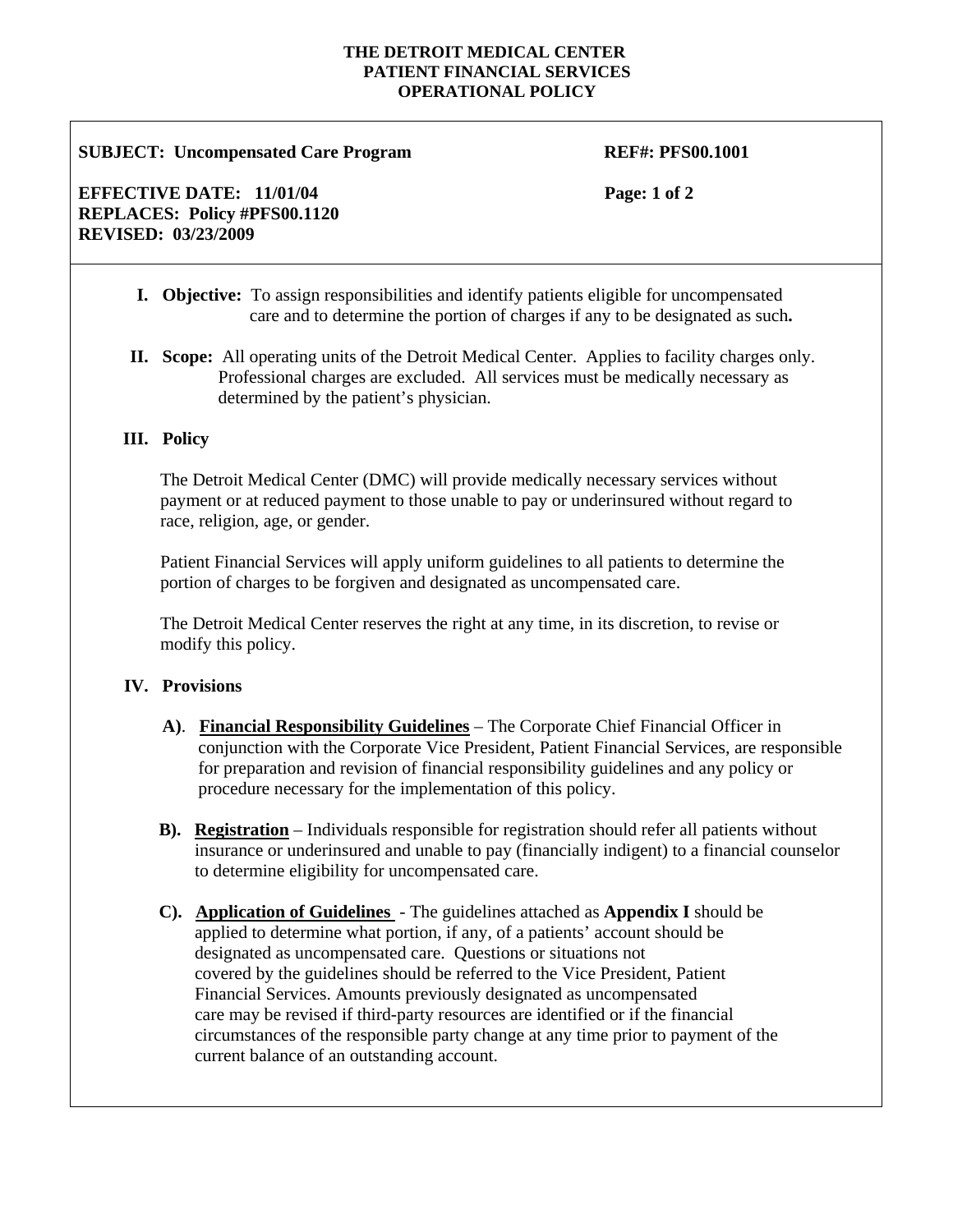#### **THE DETROIT MEDICAL CENTER PATIENT FINANCIAL SERVICES OPERATIONAL PROCEDURE**

## **SUBJECT: Uncompensated Care REF#: PFS00.1001**

## **EFFECTIVE DATE:** 11/01/04 **Page: 2 of 2 REVISED: 03/23/2009**

- **D). Uncompensated Care Transaction Allowance Codes** The Patient Financial Services Department will use the Uncompensated Care transaction code to ensure all accounts forgiven through the guidelines defined by **Appendix I** are appropriately written off from accounts receivable.
- **E). Medicare Coinsurance/Deductibles –** Medicare coinsurance and/or deductibles amounts maybe waived in consideration of a patient's financial hardship. A good faith determination must be made to determine the individual is in financial need and reasonable collection efforts have failed. Hospitals must take reasonable measures to document their determination of Medicare beneficiaries financial need. Refer to Policy PFS.1050. Medicare patients will be assessed using the same criteria as all other patients outlined in Appendix I
- **F). Patient Accounting** In the event a State of Michigan Family Independence Assistance application (FIA-1171) was NOT taken prior to bill production, Patient Accounting Customer Service will ensure all patients requesting uncompensated care retrospectively are provided with an Uncompensated Care application. **(Exhibit I)**

Approved by:

Corporate Senior Vice President/Chief Financial Officer

Approved by:

Vice President, Patient Financial Services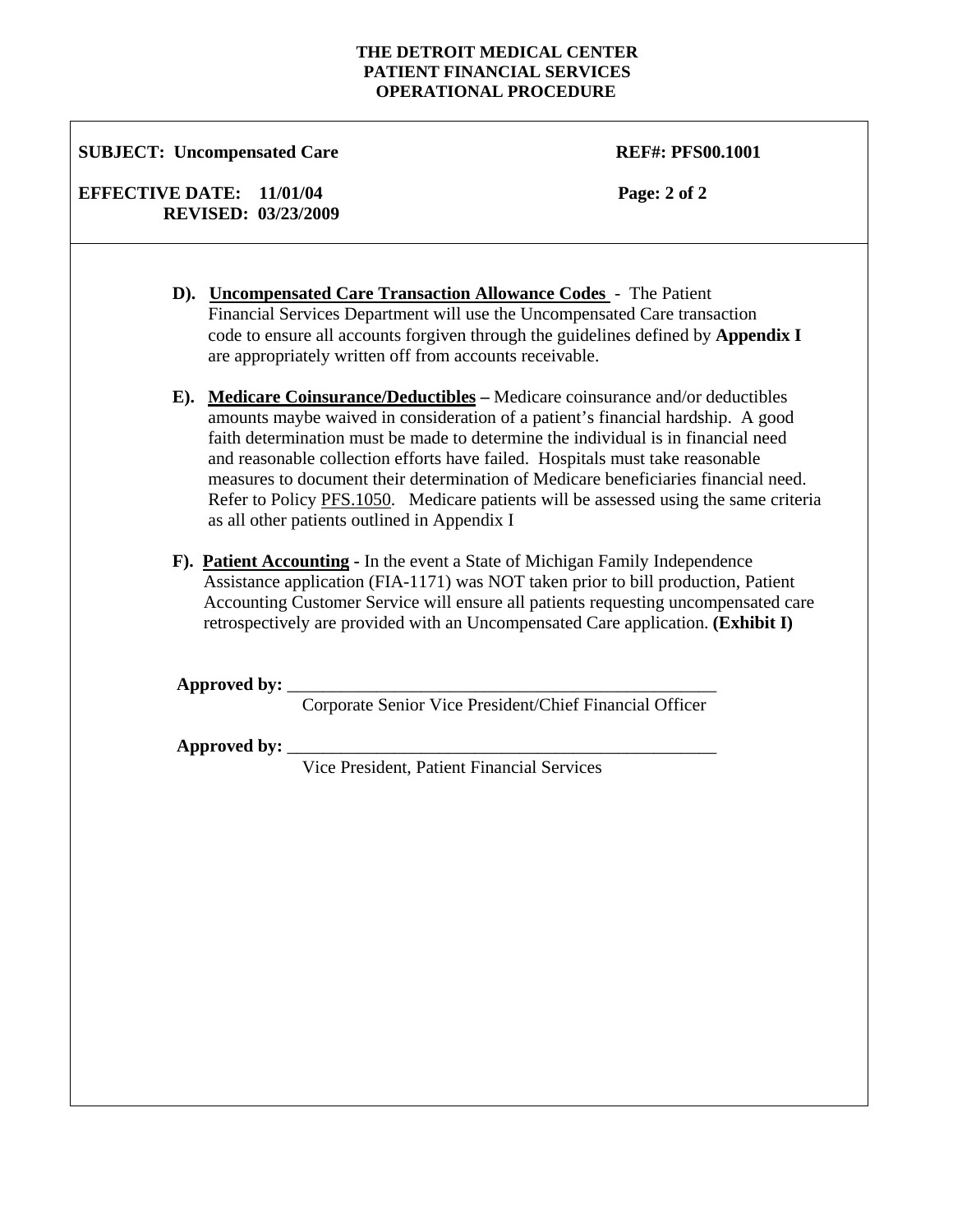## **Uncompensated Care Discount - Category I**

Uncompensated Care category I discounts are based on 2009 Poverty Guidelines. The applicant must be a United States citizen to qualify for uncompensated care at the Detroit Medical Center.

# **Uninsured – Financially Indigent Poverty Guidelines From Federal Register**

## **Monthly Gross Income**

|                |        |                |                | <b>Column I</b>            | <b>Column II</b> |                           |
|----------------|--------|----------------|----------------|----------------------------|------------------|---------------------------|
|                |        |                |                | <b>Income 200% Poverty</b> |                  | Income $300\%$            |
| Family         | Yearly | <b>Monthly</b> |                | <b>Guidelines</b>          |                  | <b>Poverty Guidelines</b> |
| <b>Size</b>    |        |                | <b>Monthly</b> | Annual                     | <b>Monthly</b>   | <b>Annual</b>             |
|                | 10,830 | 903            | 1,805          | 21,660                     | 2,708            | 32,490                    |
| $\overline{2}$ | 14,570 | 1,214          | 2,428          | 29,140                     | 3,688            | 44,250                    |
| 3              | 18,310 | 1,526          | 3,052          | 36,620                     | 4,576            | 54,930                    |
| 4              | 22,050 | 1,838          | 3,675          | 44,100                     | 5,513            | 66,150                    |
| 5              | 25,790 | 2,149          | 4,298          | 51,580                     | 6,448            | 77,370                    |
| 6              | 29,530 | 2,461          | 4,922          | 59,060                     | 7,383            | 88,590                    |
| 7              | 33,270 | 2,773          | 5,545          | 66,540                     | 8,318            | 99,810                    |
| 8              | 37,010 | 3,084          | 6,168          | 74,020                     | 9,253            | 111,030                   |
| 9              | 40,750 | 3,396          | 6,792          | 81,500                     | 10,188           | 122,250                   |
| 10             | 44,490 | 3,708          | 7,415          | 88,980                     | 11,123           | 133,470                   |

## **Column I – Guarantor Annual Income within 200% of Poverty Guidelines**

Refer to financial counselor for Medicaid Application. The patient's account will be screened for Medicaid Eligibility. If it is determined that a Medicaid application will not be completed, because the patient is not eligible for Medicaid the financial counselor will complete an Uncompensated Care Application. If it is determined that a Medicaid Application should be completed and the patient is denied, 100% Uncompensated care discount will be issued. No statements will be sent to the guarantor or subsequent collection agency referral.

## **Column II – Guarantor Annual Income Between 200% - 300% of Poverty Guidelines**

Refer to financial counselor for Medicaid application. If denied, the following discounts will be issued based upon 2003 BC cost to charge ratio.

|                |                                        |                         | <b>Patient Responsibility</b> |
|----------------|----------------------------------------|-------------------------|-------------------------------|
|                |                                        | <b>Discount Charges</b> | <b>Charges</b>                |
| $\blacksquare$ | <b>Children's Hospital of Michigan</b> | 60%                     | 40%                           |
| $\blacksquare$ | <b>Detroit Receiving Hospital</b>      | 60%                     | 40%                           |
| $\blacksquare$ | Harper/Hutzel/Karmanos/MIOSHI          | 55%                     | 45%                           |
| $\blacksquare$ | <b>Huron Valley Sinai Hospital</b>     | 60%                     | 40%                           |
| ٠              | <b>RIM</b>                             | 40%                     | 60%                           |
| $\blacksquare$ | <b>Sinai/Grace Hospital</b>            | 55%                     | 45%                           |

Statements will be mailed to the patients at the reduced rates. Every attempt will be made to establish a payment arrangement in keeping with policy PFS.1490. Collection activity will be initiated if the terms of the payment arrangements are breeched.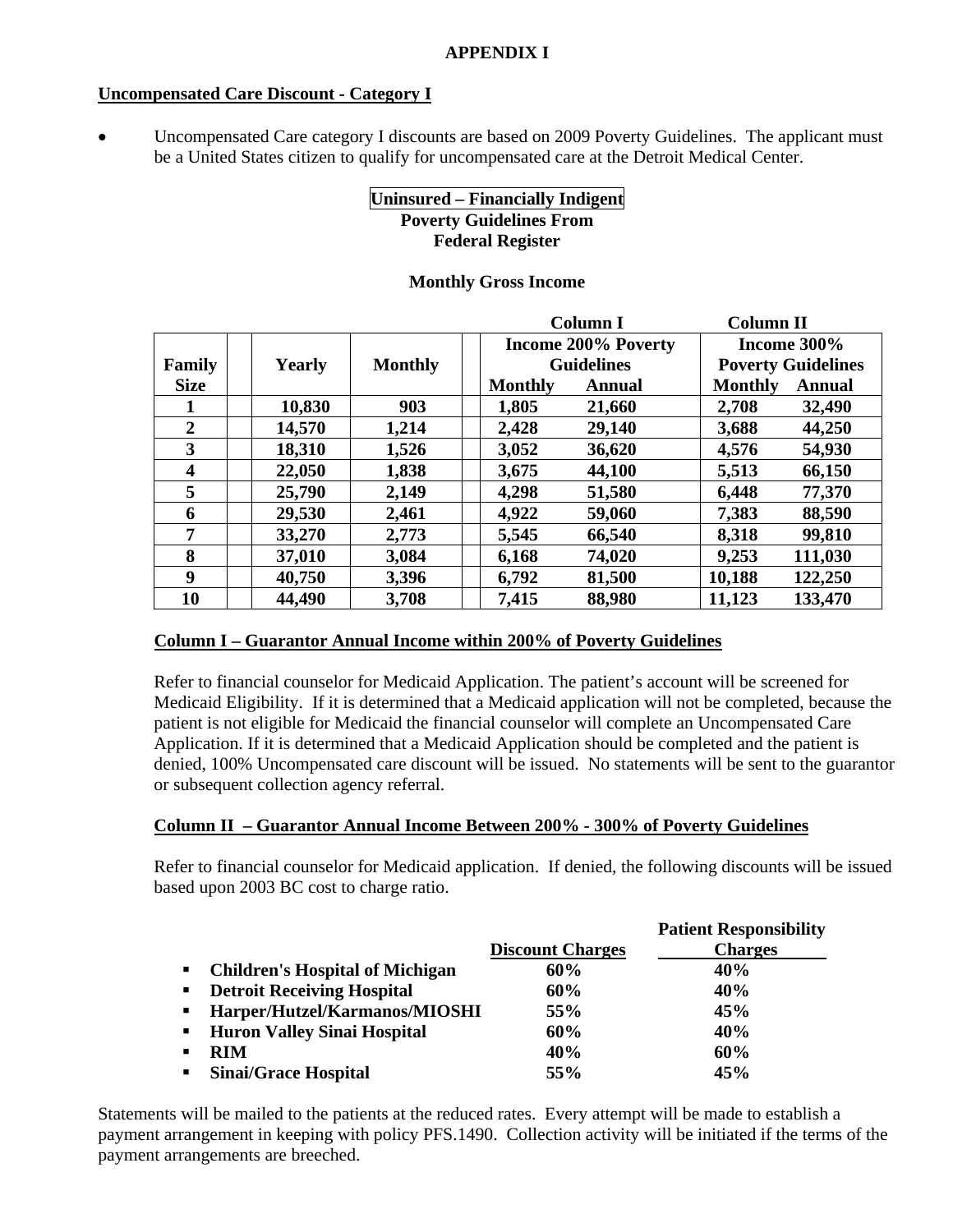# **Uncompensated Care Discount – Category II**

# **Under Insured – Medically Indigent**

**1)** Underinsured patients are eligible for uncompensated care discount if the remaining account balance after all Third Party payments is greater than 20% of guarantor's annual gross income plus any liquid assets. The uncompensated care discount is not to exceed individual operating units cost.

Liquid Assets: cash, life insurance, saving account, checking account, stocks or bonds, saving certificate, trust funds, and money held by another person in a nursing home.

**2).** Guidelines apply to balances remaining after consideration of all insurances, third party liability and other available resources.

# **ELIGIBILITY DETERMINATION**

Forms and instructions to complete the final determination will be furnished to the guarantor when uncompensated care is being requested; when need is indicated; or when financial screening indicates potential need. The Department of Human Services application (FIA-1171) MAY be given to all patients who demonstrate the potential of non-payment due to lack of insurance. A DMC Uncompensated Care application (Exhibit A) will be taken for under-insured patients requesting financial assistance.

Income documentation to verify information indicated on the application form will be requested. The verification documentation requested shall include payroll checks (last six months). Responsible parties may be requested to submit one or more of the following items in lieu of or in addition to payroll information.

- **1).** IRS tax return (most recent year)
- **2).** W-2 withholding statement
- **3).** Form approving or denying eligibility for medical and/or state funded assistance.
- **4).** Form approving or denying eligibility for unemployment compensation.
- **5).** Written statements from employers or welfare agencies.
- **6).** In the event the responsibility party is unable to provide any of the documentation listed above, a written and signed attestation of absence of income from the responsible party may be used.

The responsible party will be required to provide written verification of ineligibility for all other potentially pertinent sources of funding.

All information relating to the application will be kept confidential. Copies of documents that support the application will be kept on file. Determination of eligibility will be made by the DMC Admitting – financial counselors or the Patient Accounting customer services representative.

- Families NOT providing all requested financial information are NOT eligible for uncompensated care discounts.
- Determination is subject to change if the DMC discovers that information was withheld, if additional information is received, at any time, or if circumstances change at any time prior to payment of current account.
- **Family size refers to patient's household, including parents (natural and adoptive or step) or guardians and** their dependents. Incomes refer to income of all persons in household legally responsible for patient's medical care, together with income of adoptive or step parents. Other persons may be considered in determining family size and income if warranted by special circumstances.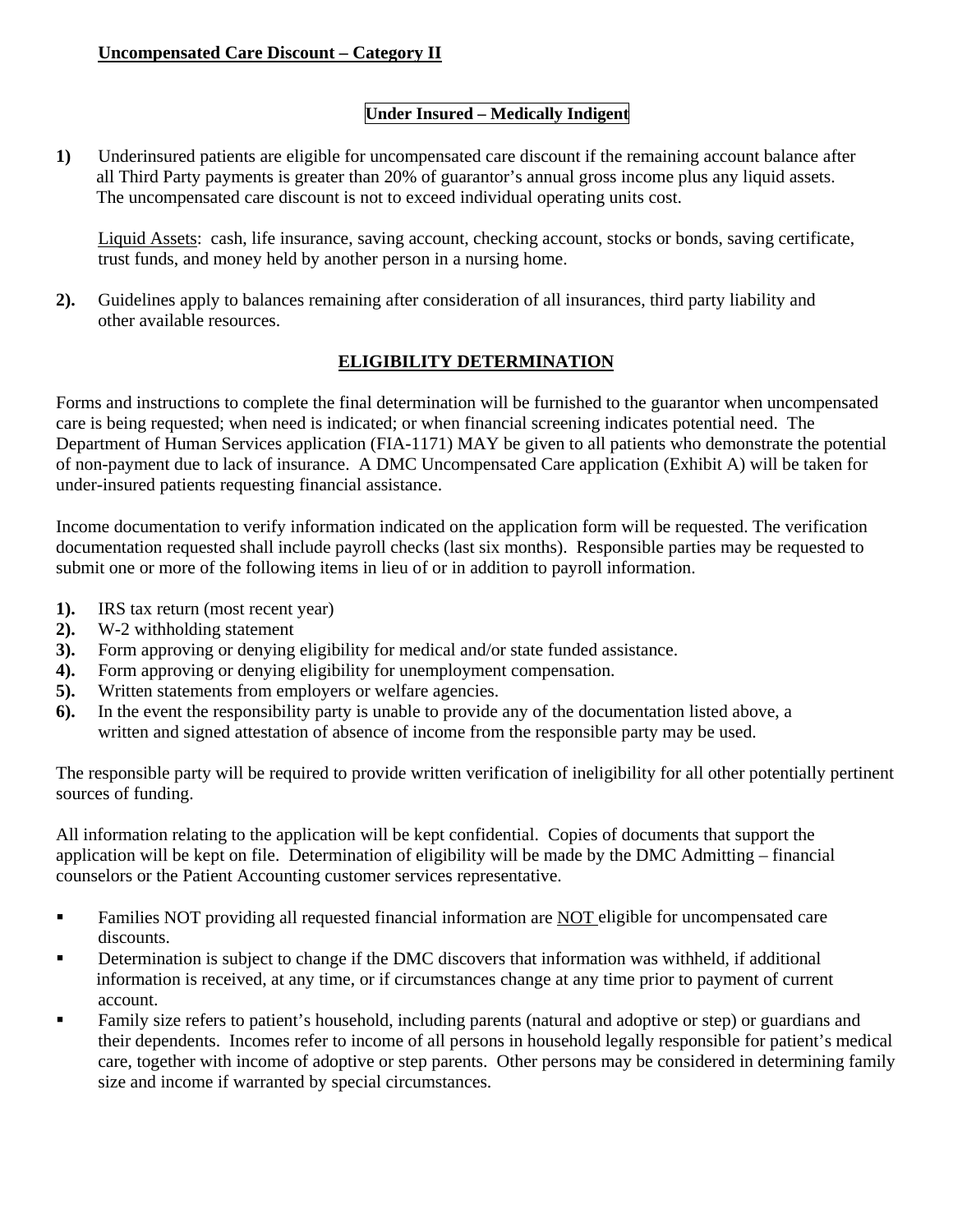

**Hospital Name:\_\_\_\_\_\_\_\_\_\_\_\_\_\_\_\_\_\_\_\_\_\_\_\_\_\_\_\_\_\_\_\_\_\_\_\_\_\_\_\_** 

the check stub, award letter and or statement, etc).

**\_\_\_\_\_\_\_\_\_\_\_\_\_\_\_\_.** 

# **APPLICATION FORM FOR UNCOMPENSATED CARE**

**In order for us to assist you financially, it is important that you provide us with the following information regarding your income and assets. This questionnaire is designed to assess your needs**  and remains confidential. If you have any questions with this form, please contact us at \_\_\_\_\_\_\_\_\_\_

|                                                               | PLEASE ANSWER ALL THE FOLLOWING QUESTIONS                                                                                                                                                                |
|---------------------------------------------------------------|----------------------------------------------------------------------------------------------------------------------------------------------------------------------------------------------------------|
| 1. Are you a U.S. Citizen?                                    |                                                                                                                                                                                                          |
|                                                               | 2. What is the total number of members in your family?__________________________.                                                                                                                        |
|                                                               | 3. Is anyone in the family currently employed or has been employed in the last 12 months?                                                                                                                |
|                                                               | Yes __________ or No _________. If yes, please list below (list the most recent job first).                                                                                                              |
| Employee Name Name & City of Employment Monthly Earned Income | Dates Employed<br>$From - To$<br>(before taxes)                                                                                                                                                          |
| expenses from last 6 months.                                  | If employed, please verify income by sending copies of paycheck stubs or obtain a signed statement<br>from your employer regarding earnings. If you are self-employed, please verify business income and |
| include proof of support payment).                            | 4. Total monthly child support/guardian fees paid: \$_______________ (if child support is paid,                                                                                                          |
|                                                               | 5. Have you ever applied for social security? Yes __________ No______. If yes, when? _________                                                                                                           |
|                                                               |                                                                                                                                                                                                          |
|                                                               | 6. Does any family member receive any other income listed below? (If yes, please send a copy of                                                                                                          |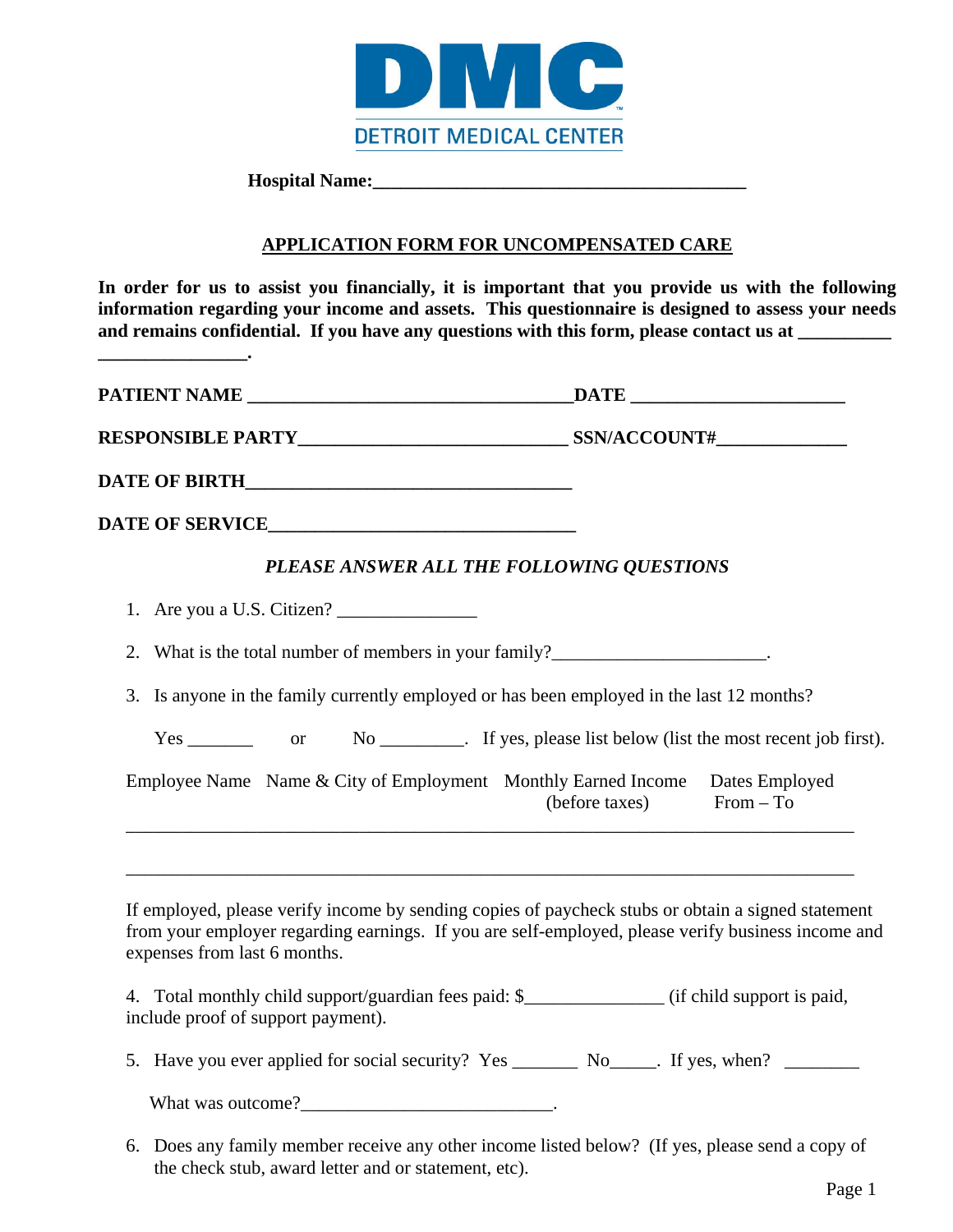| <b>TYPE OF INCOME</b>               | <b>CIRCLE ONE</b> | <b>AMOUNT</b> |
|-------------------------------------|-------------------|---------------|
| Social Security                     | Yes or No         |               |
| Veteran's Benefits                  | Yes or No         |               |
| <b>Supplemental Social Security</b> | Yes or No         |               |
| <b>Railroad Benefits</b>            | Yes or No         |               |
| <b>Retirement/Pension Benefits</b>  | Yes or No         |               |
| <b>Child Support or Alimony</b>     | Yes or No         |               |
| <b>Unemployment Compensation</b>    | Yes or No         |               |
| Income from Rent                    | Yes or No         |               |
| Income from Roomers or Boarders     | Yes or No         |               |
| Income from Land Contract           | Yes or No         |               |
| Income from Relatives or Friends    | Yes or No         |               |
| Crops or other Farm Income          | Yes or No         |               |
| Worker's Compensation               | Yes or No         |               |

8. Does any family member have any assets listed below:

| <b>ASSETS:</b>                  | <b>CIRCLE ONE</b> | <b>VALUE</b> |
|---------------------------------|-------------------|--------------|
| Cash                            | Yes or No         |              |
| Life Insurance                  | Yes or No         |              |
| <b>Savings Accounts</b>         | Yes or No         |              |
| <b>Checking Account</b>         | Yes or No         |              |
| <b>Stocks or Bonds</b>          | Yes or No         |              |
| <b>Savings Certificate</b>      | Yes or No         |              |
| <b>Trust Fund</b>               | Yes or No         |              |
| Money held by another person or |                   |              |
| nursing home                    | Yes or No         |              |

9. Does any family member have one or more vehicles, motorcycle or recreational vehicles? Yes or No, if yes please list below.

| Name or Owner | Year & Model                                                        | <b>Amount Owed</b> | Re-sale Value |
|---------------|---------------------------------------------------------------------|--------------------|---------------|
|               |                                                                     |                    |               |
|               |                                                                     |                    |               |
|               | $104$ currently paying for any health insurance coverage? Yes or No |                    |               |

|  |  |  |  |  | 10. Are you currently paying for any health insurance coverage? Yes or No. |  |
|--|--|--|--|--|----------------------------------------------------------------------------|--|
|--|--|--|--|--|----------------------------------------------------------------------------|--|

If yes, \$\_\_\_\_\_\_\_\_\_\_ per month. Begin Date: \_\_\_\_\_\_\_\_\_\_\_\_\_\_\_\_\_\_\_